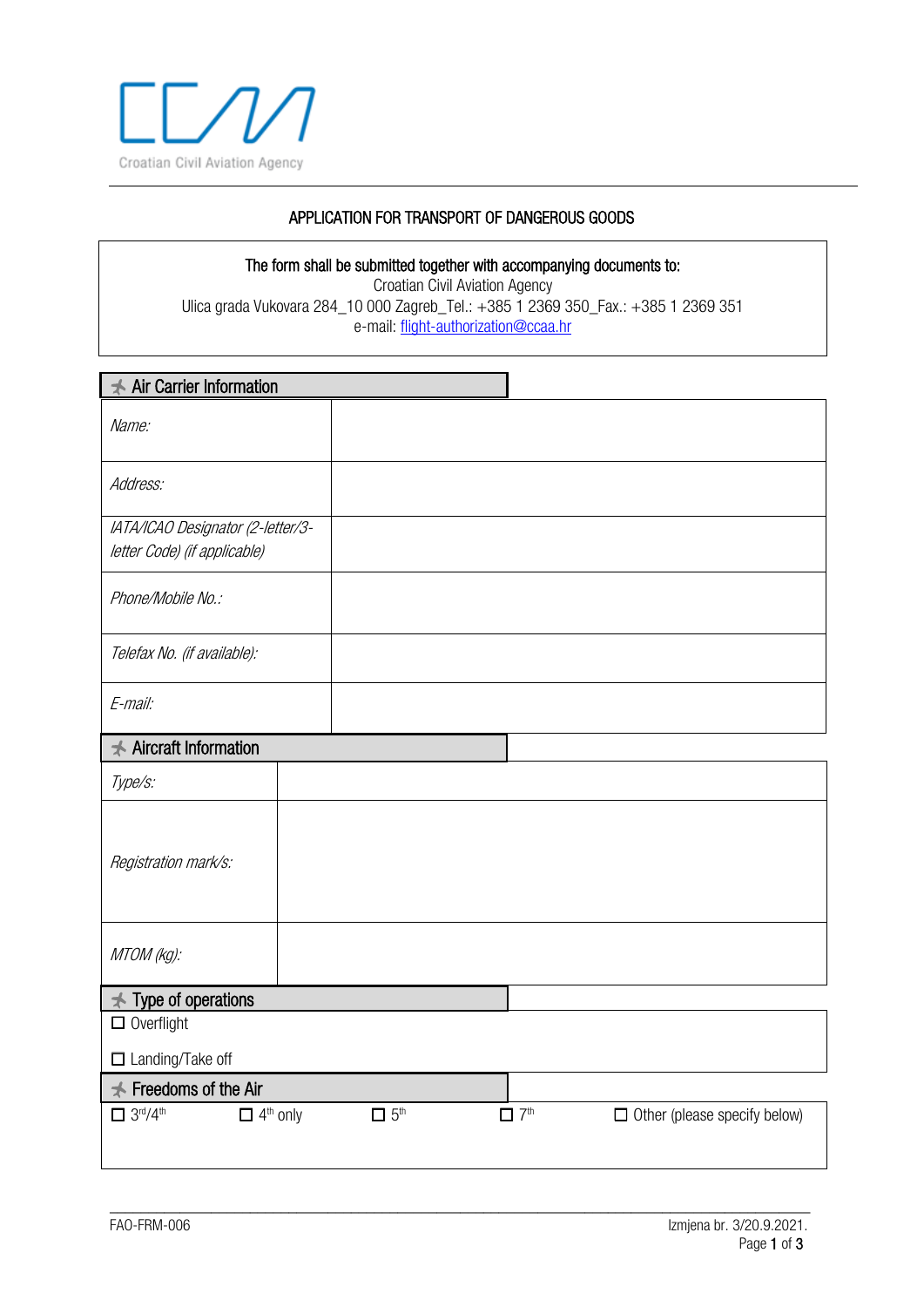

| <b>Flight details</b> |  |                         |                                     |  |                         |                       |                                       |  |                                                                              |  |  |                                |
|-----------------------|--|-------------------------|-------------------------------------|--|-------------------------|-----------------------|---------------------------------------|--|------------------------------------------------------------------------------|--|--|--------------------------------|
| Date/Period           |  | Flight<br>number/s      | Airport<br>Departure<br>(ICAO code) |  | ETD (UTC)               |                       | <b>Airport Arrival</b><br>(ICAO code) |  | No. passengers<br>ETA (UTC)<br>/Quantity/Vol.<br>of cargo                    |  |  |                                |
|                       |  |                         |                                     |  |                         |                       |                                       |  |                                                                              |  |  |                                |
|                       |  |                         |                                     |  |                         |                       |                                       |  |                                                                              |  |  |                                |
|                       |  |                         |                                     |  |                         |                       |                                       |  |                                                                              |  |  |                                |
|                       |  |                         |                                     |  |                         |                       |                                       |  |                                                                              |  |  |                                |
|                       |  |                         |                                     |  |                         |                       |                                       |  |                                                                              |  |  |                                |
|                       |  |                         |                                     |  |                         |                       |                                       |  |                                                                              |  |  |                                |
| $\star$               |  | Dangerous Goods details |                                     |  |                         |                       |                                       |  |                                                                              |  |  |                                |
| <b>UN</b><br>number   |  | Proper Shipping Name    | Class/<br><b>Division</b>           |  | Packing<br>Instructions | Number of<br>Packages |                                       |  | Net<br>NEQ in kg<br>Quantity<br>(Class 1<br>(Other than<br>only)<br>Class 1) |  |  | Activity in<br>Bq (Class<br>7) |
|                       |  |                         |                                     |  |                         |                       |                                       |  |                                                                              |  |  |                                |
|                       |  |                         |                                     |  |                         |                       |                                       |  |                                                                              |  |  |                                |
|                       |  |                         |                                     |  |                         |                       |                                       |  |                                                                              |  |  |                                |
|                       |  |                         |                                     |  |                         |                       |                                       |  |                                                                              |  |  |                                |
|                       |  |                         |                                     |  |                         |                       |                                       |  |                                                                              |  |  |                                |

| Are the dangerous goods also weapons of war? |  |
|----------------------------------------------|--|
| $\Box$ Yes <sup>1</sup><br>$\square$ No      |  |

Please use additional sheet if necessary. Total

\_\_\_\_\_\_\_\_\_\_\_\_\_\_\_\_\_\_\_\_\_\_\_\_\_\_\_\_\_\_\_\_\_\_\_\_\_\_\_\_\_\_\_\_\_\_\_\_\_\_\_\_\_\_\_\_\_\_\_\_\_\_\_\_\_\_\_\_\_\_\_\_\_\_\_\_\_\_\_\_\_\_\_\_\_\_\_\_\_\_

<sup>1</sup> If yes, prior approval for carriage weapons of war and munitions of war in accordance with provision CAT.GEN.MPA.155 must be obtained from dangerous goods inspector. Please use Application form for carriage weapons of war and munitions of war [\(DGI-FRM-014\)](http://www.ccaa.hr/en/forms-79344) and submit to the following email address dg[@ccaa.hr at](mailto:dg@ccaa.hr) least seven (7) days before the date of shipment.